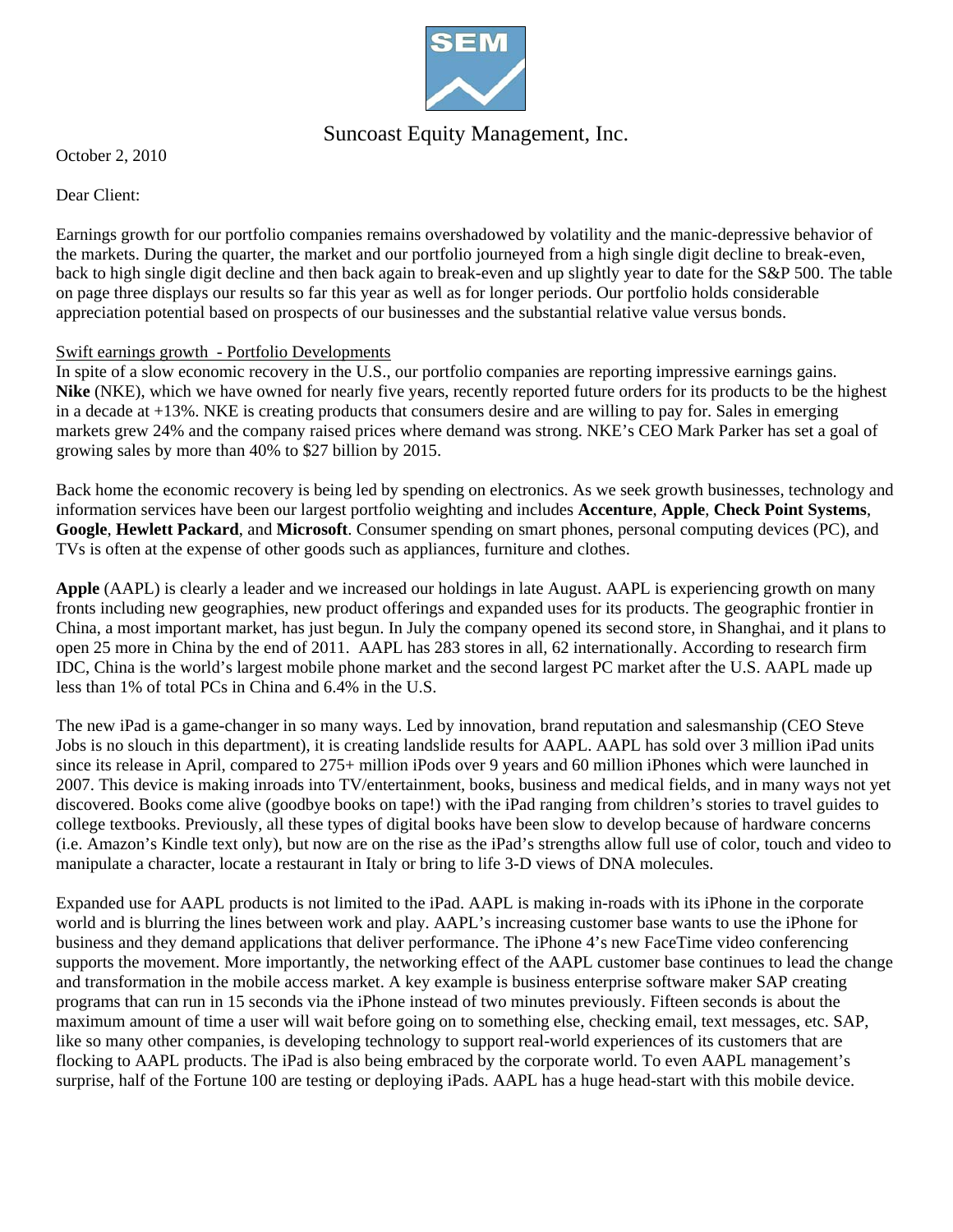AAPL boasts many business positives and as its stock price rise reflects that success we will keep a keen eye on the relationship between its stock price and intrinsic value. We expect much stock price volatility and we will take advantage of it when opportunities arise.

**Microsoft's** business is also doing well as evidenced by having sold 150+ million copies of Windows 7 since its debut last October through June 30th, making it the fastest-selling operating system in the company's history. MSFT has also been busy lining up customers for its Azure cloud computing system. The cloud computing market is expected to grow 17% to \$68 billion in 2010 and more than double to nearly \$150 billion by 2014, according to Gartner, Inc. Cloud computing is simply services for companies offered over the internet on a vast array of servers around the globe instead of having your technology infrastructure in-house. Because price appreciation for MSFT and a few of our other technology stocks lags the positive developments in their business, they have significant appreciation potential.

We added to our initial **Visa** (V) investment during the quarter. V operates the world's largest payment system network including credit, debit, prepaid, and commercial payments. We took advantage of the price decline in V stock, mostly over worries about increased regulation (Senator Durbin's interchange regulation), which we believe will not have a material negative impact on its business model. V is expected to grow its earnings in excess of 15% in both 2010 and 2011. We sold our position in **Novo Nordisk,** because of better value in our other holdings, and **ADP**, due to better growth prospects in our other companies.

## Extreme Caution for Fixed Income; Relative Value for Stocks

We urge a high degree of caution for investors considering any new investments in bonds, especially longer term maturities of five years or more. Common stocks, especially high quality companies, offer a much better value. To illustrate the relative value, MSFT recently issued debt at the following pricing: 3-year 0.875%, 5-year 1.625%, 10-year 3% and 30 year at 4.5%. The earnings yield (the inverse of the price to earnings ratio) on MSFT's common stock is considerably higher at 9.4%. Even if MSFT's earnings stay flat for 10 years the common stock is the much more favorable investment. Likewise, owning MSFT's 10 year bonds yielding only 3% is indeed very risky when inflation resurfaces, which is highly probable within the next ten years.

Why has this dramatic valuation spread come to be between bonds and stocks? In large measure, the public has become fed-up with the volatility and low returns the stock market has earned in the past decade plus. Consequently, investors have moved out of stocks and over bought bonds. The money flow into bonds accelerated to record levels this year.

Our aggregate portfolio earnings yield at 8% (on 2011 earnings) is slightly less than MSFT's yield but still dramatically higher than the 10 year yields of U.S Treasuries at 2.5%, Municipal Bonds (single A rated) 2.7% and Corporate (single A rated) 4%. Interest rates will ultimately head back up but whether they will remain low for a while longer or head up sooner is subject to debate. Rising interest rates can act as an anchor on stock prices. Notwithstanding, we have confidence that earnings will grow over the next ten years and the bottom line remains that high-quality stocks offer superior opportunity compared to fixed income.

Near-term the only certainty continues to be extraordinary volatility in all markets. The U.S. economy is slow to recover, elections are around the corner, and the Bush tax cuts face expiration at the end of the year. This volatility has yielded opportunities throughout the year and we are poised to keep our focus on businesses with great balance sheet strength and solid growth prospects.

Thanks for your continued support.

Sincerely,

Donald R. Jowdy President